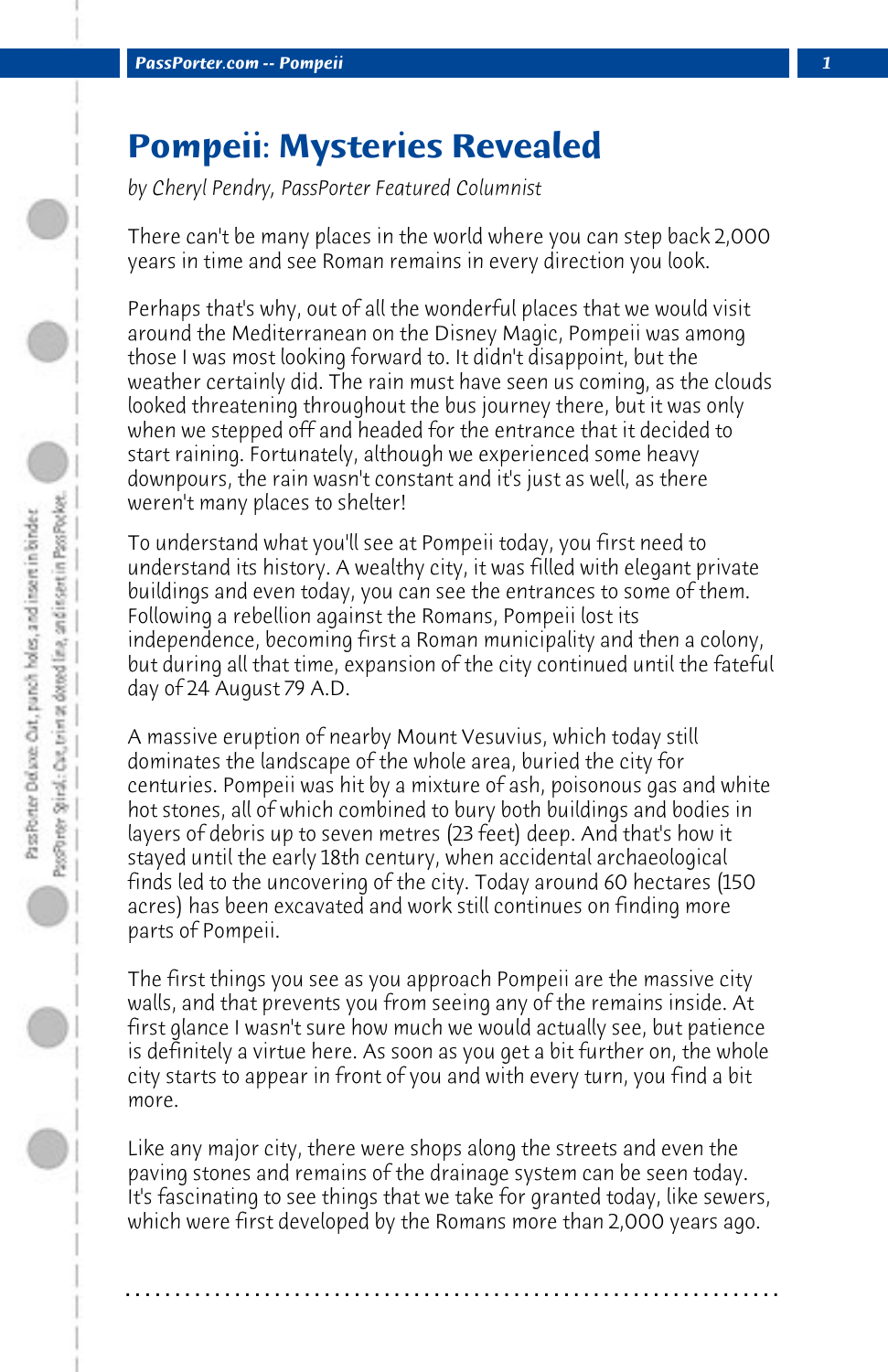At first I thought I was imagining what I was seeing, but our guide pointed out the carriage tracks in the roads. As you stood there, you could just picture horses and carriages careering towards you, quite an eerie feeling!

Of course, entertainment was a major part of city life, with a large theatre still visible on the site. Our guide told us that open air performances were held here a couple of years ago and the tickets disappeared in no time. I'm not surprised, as that must have been a unique experience; enjoying theatre in a space that last hosted plays in the Roman era.

Another form of entertainment was the (former) brothel, which our guide called "the ice cream parlour," as we had the delicate ears of youngsters in our party! This had the longest line of anywhere in Pompeii and it's worth the wait. The frescoes in there just have to be seen to be believed!

The real highlight of the tour for me was seeing one of the private villas with its ornate interior designs. It gave you a taste of just how opulent the city must have been in its heyday with brightly colored mosaics, and frescoes all over the walls, but perhaps the most fascinating part of the building was the display inside - a mummified body. We'd already seen a documentary explaining that a lot of bodies were found; most of them huddled into the fetal position, as they were hiding from the coming onslaught from Mount Vesuvius.

Our tour wound up in the Forum, a huge area for public meetings all that time ago. Here you can see the remains of all the most important buildings in Pompeii, from the public treasury to the Temple of Apollo, along with the finance exchange and the Senate house, where the town Council assembled. There was so much in that area that it was almost too much to take in.

All too soon, it was time to leave Pompeii and that's the real shame of a cruise, you just never get to spend enough time in the places you really love. I could have browsed every single nook and cranny of the city, easily spending a full day there, but tragically the bus was calling us. I know there's much more to see at Pompeii and I hope that one day we get the chance to go back and experience it all. It really is a unique experience in the world and an amazing opportunity to see how life would have been in Roman times.

*About The Author: Cheryl and husband Mark live in England and love to travel, particularly to America. They are in the process of visiting every Disney theme park around the world, having already been to Disneyland*

**. . . . . . . . . . . . . . . . . . . . . . . . . . . . . . . . . . . . . . . . . . . . . . . . . . . . . . . . . . . . . . . . . .**